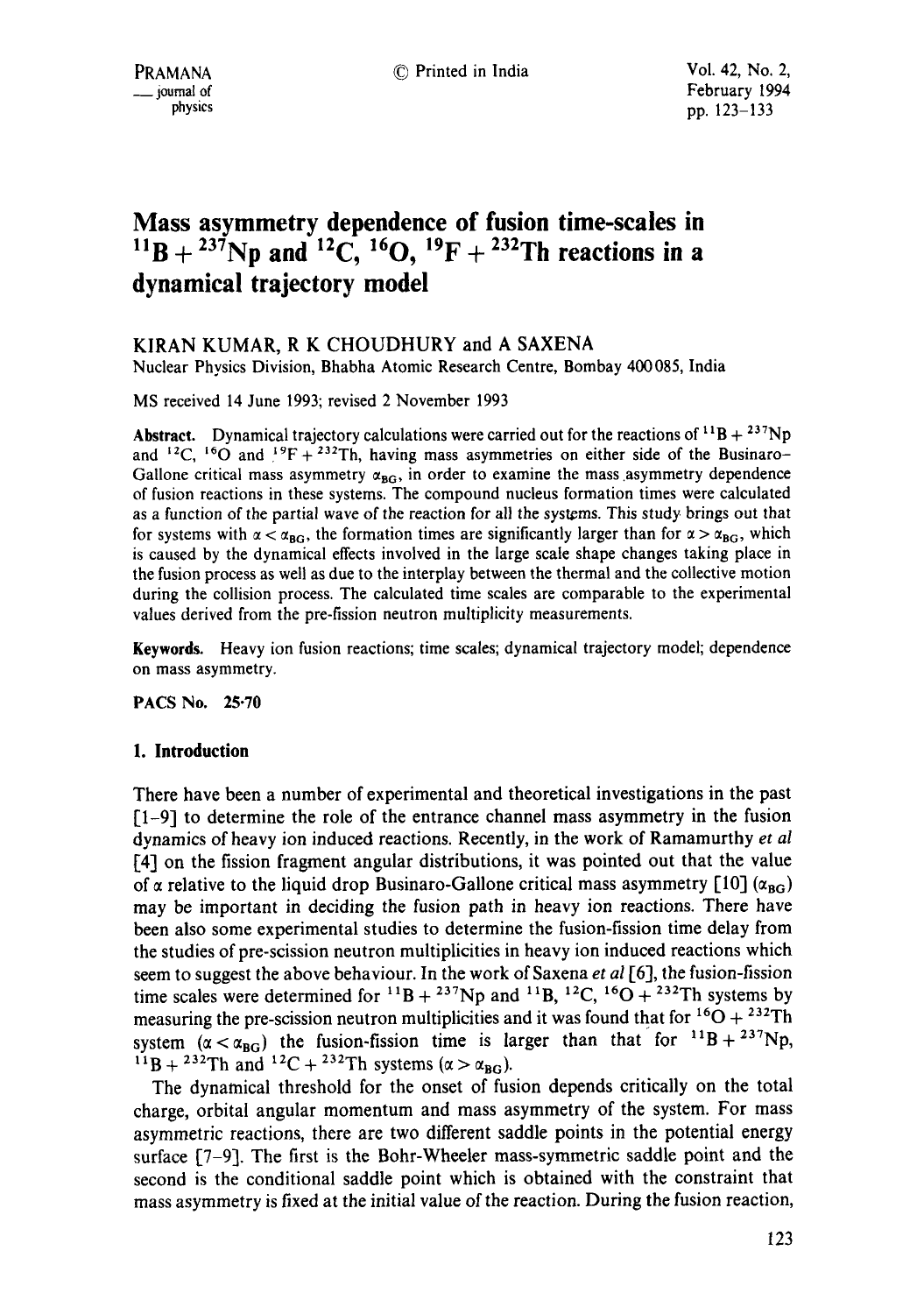## *Kfran Kumar et al*

the target-projectile system is trapped in the valley of the fusion potential, and the dinuclear system drifts along the mass asymmetry co-ordinate by exchange of mass to form a fused nucleus. During this time the inter-nuclear distance R changes because the distance  $R_p$  corresponding to the bottom of the pocket in the potential depends on both the mass asymmetry  $\alpha$  and angular momentum. The drift along mass asymmetry  $\alpha$  will be governed by the potential energy of the quasi-molecular system which has been formed. The total energy calculated with the potential energy  $V(R_n)$ taken for several values of initial mass asymmetry  $\alpha$  shows that there are two regions of interest: the one corresponds to the system which will drift towards symmetry for  $\alpha < \alpha_{\text{BG}}$  and the second region corresponds to the system which will drift towards more asymmetric configuration for  $\alpha > \alpha_{BG}$ . In other words the initial mass asymmetry of the system may have a great influence on the latter development along the mass asymmetry coordinate. There has not been, however, so far detailed dynamical study of the fusion time scales for systems lying on either side of the critical BG point, to bring out clearly the influence of mass asymmetry in such reactions.

The dynamical evolution of the two colliding nuclei can be described by a sequence of shapes which basically consist of two spheres connected by a conical neck. The three macroscopic variables used are: the distance separating the two centres of mass, the neck co-ordinate and the mass asymmetry co-ordinate. The system is then described by the classical equations of motion for obtaining the mean values of the macroscopic variables and their second moments, with the frictional forces taken to be proportional to the velocities in the collective degree of freedom. We have used the formalism of Feldmeier *et al* [11, 12] to study the fusion dynamics of various target projectile systems with mass asymmetries lying on either side of the liquid drop Businaro-Galline critical mass asymmetry. The systems studied are  $^{11}B + ^{237}Np$  and  $^{12}C$ ,  $^{16}O$ ,  $19F + 232T$ h reactions for which the fusion-fission time scales have been experimentally deduced from pre-scission neutron multiplicity measurements [6, 13]. It may he noticed that  $^{11}B + ^{237}Np$  and  $^{16}O + ^{232}Th$  lead to the same compound nucleus, but have mass asymmetries lying on either side of  $\alpha_{BG}$ . The calculated values of the fusion time scales are found to compare well with the experimental values. The details of the calculation procedure are given in the section below. Section 3 gives the results and discussion of the calculations and  $\S$  4 contains the summary on the present work.

## **2. Classical dynamical calculations**

We use the model of Feldmeier *et al* [11, 12] where the colliding nuclei are treated as two Fermi gases which exchange particles, momentum and entropy through a window in the mean single particle potential. The time development of the collision trajectories are calculated by solving a Langevin equation with a fluctuating dissipative force. The properties of the fluctuating force are determined from a microscopic picture of particle exchange between two nuclei. The macroscopic shapes of the nuclear system are represented by axially symmetric configurations with sharp surfaces. These shapes are uniquely determined by three macroscopic degrees of freedom: the distance between the nuclei s, the neck coordinate  $\sigma$ , and the mass asymmetry  $\Delta$  defined as:

 $s =$  distance between two sphere centres

$$
\sigma = [V_0 - (4\pi/3)R_1^3 - (4\pi/3)R_2^3]/V_0
$$
  
\n
$$
\Delta = [R_1 - R_2]/[R_1 + R_2]
$$
\n(1)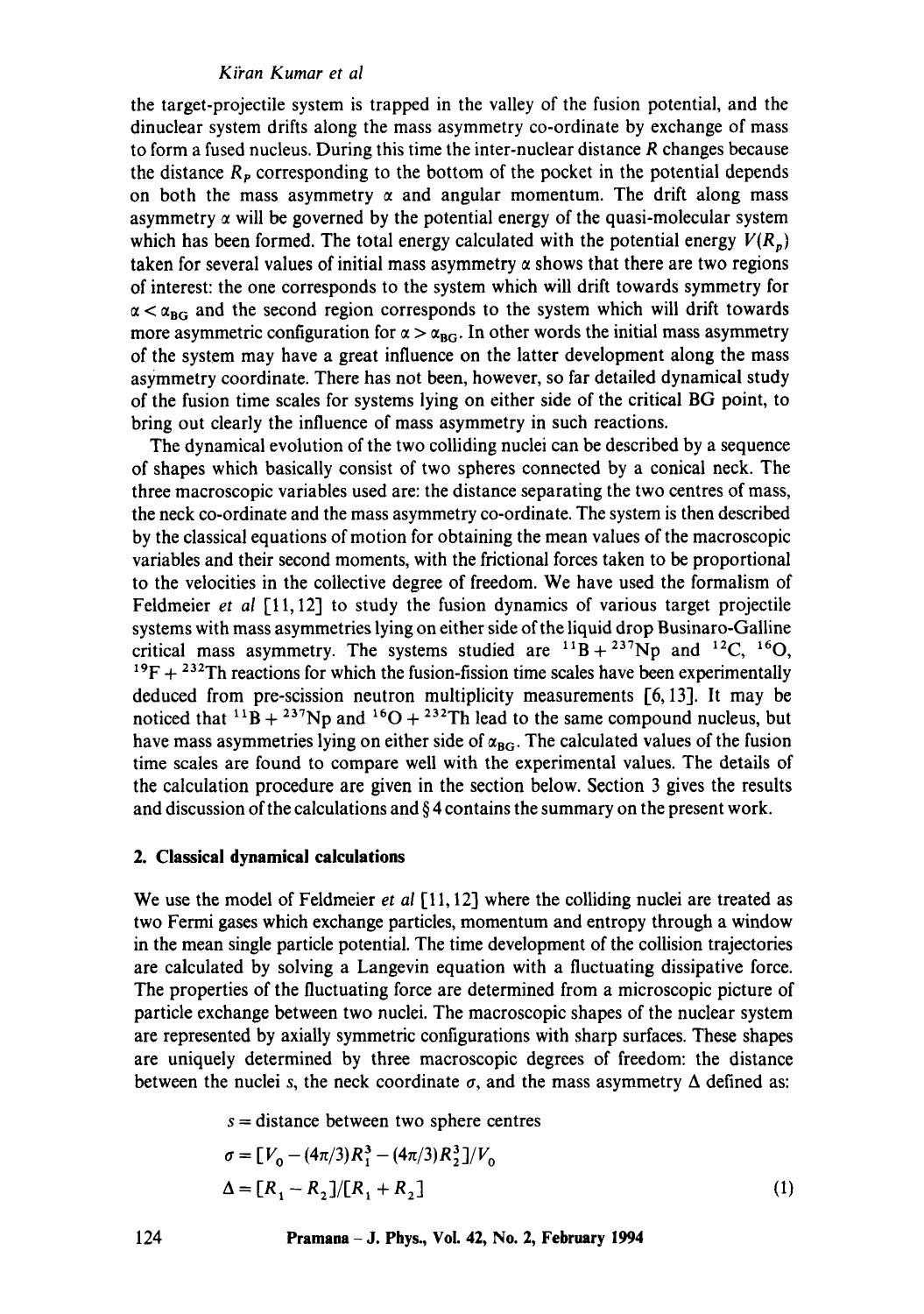where  $V_0$  is the total volume of the system and is independent of  $\{s, \sigma, \Delta\}$ ,  $R_1$  and  $R_2$ are the radii of the two interacting nuclei. If the symmetry axis is taken along zdirection, the shapes of the nuclei can be specified by the profile function  $P(s, \sigma, \Delta; z)$ which is defined as [14]

$$
P^{2}(s, \sigma, \Delta; z) = \begin{cases} R_{1}^{2} - z^{2} & \text{for } -R_{1} \leq z \leq z_{1} \\ a_{1} + bz + cz^{2} & \text{for } z_{1} \leq z \leq z_{2} \\ a_{2} + bz + cz^{2} & \text{for } z_{3} \leq z \leq z_{4} \\ R_{2}^{2} - (z - s)^{2} & \text{for } z_{4} \leq z \leq s + R_{2}. \end{cases}
$$
(2)

This representation includes single shapes as well as shapes consisting of two fragments. All the parameters  $R_1, R_2, a_1, a_2, b, c, z_1, z_2, z_3, z_4$  depend on the three degrees of freedom defined in (1). In addition there are three rotational degrees of the intrinsic and relative rotation of the di-nuclear complex. Denoting the six macroscopic co-ordinates and their momenta by  $(q(t), p(t))$ , the Langevin equation can be written as:

$$
dp/dt = -dT/dq - dV/dq + X(t)
$$
  
 
$$
dq/dt = M^{-1}p
$$
 (3)

where  $T = 1/2(pM^{-1}p)$  denotes the collective kinetic energy and M denotes the mass tensor, while V stands for the conservative potential, and  $X(t)$  is the fluctuating force caused by the coupling of the collective degrees of freedom to the intrinsic degrees of freedom. The mass tensor is calculated from the profile function by assuming incompressible and irrotational flow of mass during the shape evolution in the collision. The expression relating the mass parameters to the profile function (eq. (2)) are given in [11]. The potential energy V is calculated by associating with each shape the nuclear and Coulomb energies as follows. The nuclear potential,  $V_n$  can be written as a double volume integral of a Yukawa plus exponential folding function [15]:

$$
V_n = \frac{-C_s}{8\pi^2 r_0^2 a^3} \int_{\text{shape}} d^3 \mathbf{r} d^3 \mathbf{r}' \left(\frac{1}{a} - \frac{2}{|\mathbf{r} - \mathbf{r}'|}\right) \exp\left(-\frac{|\mathbf{r} - \mathbf{r}'|}{a}\right) \tag{4}
$$

where

$$
c_s = a_s [1 - k_s ((N - Z)/A)^2]; \quad a_s = 21.7 \text{ MeV}; \quad K_s = 3
$$
  

$$
r_0 = 1.18 \text{ fm}, \quad a = 0.65 \text{ fm}.
$$

The Coulomb potential is calculated assuming a uniform charge distribution  $\rho_c$ with a sharp surface:

$$
V_c = \frac{1}{2} \rho_c^2 \int_{\text{shape}} d^3 \mathbf{r} d^3 \mathbf{r}' \frac{1}{|\mathbf{r} - \mathbf{r}'|}
$$
 (5)

The double folding integrals in (4) and (5) are calculated numerically, where the six-fold integral is transformed to a three-fold integral by using a two-fold application of the Gauss divergence theorem for axially symmetric shapes [15]. The energies depend on the three shape degrees of freedom  $(s, \sigma, \Delta)$  via the dependence of the profile function  $P(q, z)$ .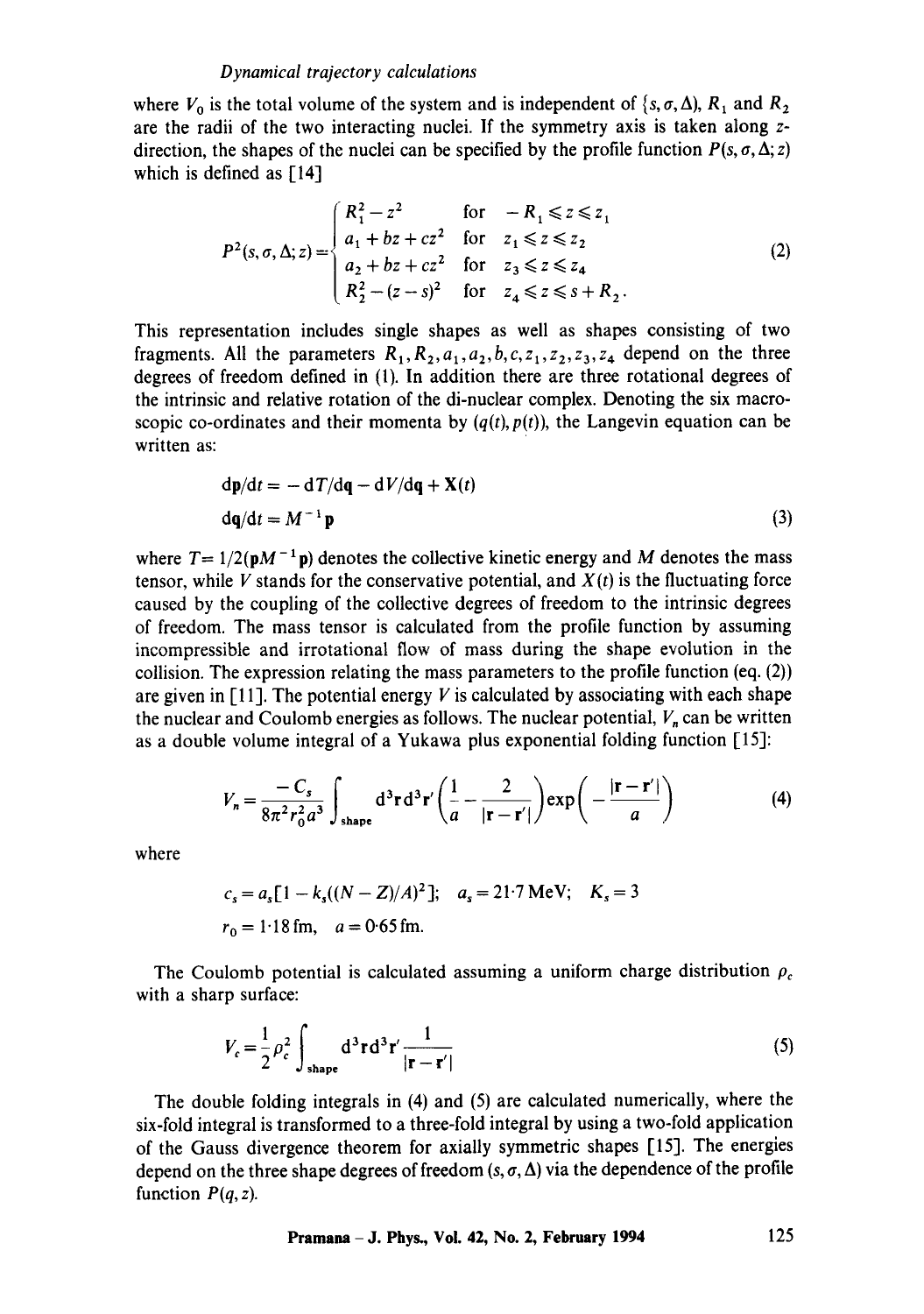#### *Kiran Kumar et al*

In the above equations, the motion of the system is governed by a strong dissipative force  $X(t)$ , which is related to the friction and diffusion terms obtained from particle exchange model. One-body dissipation is assumed to be predominant as they have been found to be more relevant for these types of reactions [16].

*One-body dissipation:* This picture makes use of long mean free path of a nucleon in a nucleus at an excitation energy which is not too high and the mean field of the nucleus acts as a confining vessel. Wall dissipation occurs when.particles which are about to hit the wall possess a mean field velocity different from the wall velocity. So after scattering from the wall, their velocity distribution shows a mismatch with the rest of the fluid. The randomisation hypothesis assumes that the bounced particles obtain the velocity distribution of the bulk before they hit the wall again. Window friction occurs for two gases with different velocities in contact at a window. Again particles crossing the window show a mismatch in their velocity distribution with respect to the gas volume in which they are entering. The randomisation assumption implies that the particles have forgotten their original velocity distribution before they return to the window. The fluctuating force  $X(t)$  is thus, given by:

$$
X(t) = \sum R_{ij} (M^{-1} p)_i \tag{6}
$$

where  $R_{ij}$  is the friction tensor [11]. The energy dissipation rate is given by:

$$
Q^{\text{wall}} = \Sigma R_{ij}^{\text{wall}} \dot{q}_i \dot{q}_j
$$
  
\n
$$
Q^{\text{window}} = \Sigma R_{ik}^{\text{window}} \dot{q}_i \dot{q}_k
$$
  
\n
$$
Q^{\text{w+w}} = Q^{\text{wall}} + Q^{\text{window}}
$$
 (7)

As noted earlier, the friction tensor is governed by exchange of nucleons between the interacting nuclei, which results in a fluctuating force (eqn (6)).

To allow a smooth transition between mono and the dinuclear regimes, a form factor  $f_r$  is introduced which allows for a smooth transition between the two dissipation mechanisms:

$$
Q = (1 - fr)Qw+w + frQwallmono
$$
 (8)

where the form factor  $f_r$  is defined as:

$$
f_r(x) = \begin{cases} 0 & 0 \le x \le 0.8 \\ \sin^2\left(\frac{x - 0.8}{0.2} \frac{\pi}{2}\right) & 0.8 < x < 1.0 \\ 1 & x > 1.0 \end{cases} \tag{9}
$$

where

$$
x = \begin{cases} 0 & ; \text{ for separated shapes} \\ R_{\text{neck}}^2 / [\min\{R_1^2, R_2^2\}]; & \text{for shapes with neck} \end{cases}
$$
 (10)

The quantity  $x$  is a measure of the ratio between the window area and the wall area surrounding a particle in the smaller part of the shape. We have solved the above equations of motion to study the collision trajectories for various values of the partial waves of the reaction. The results of the calculations are presented in the next section.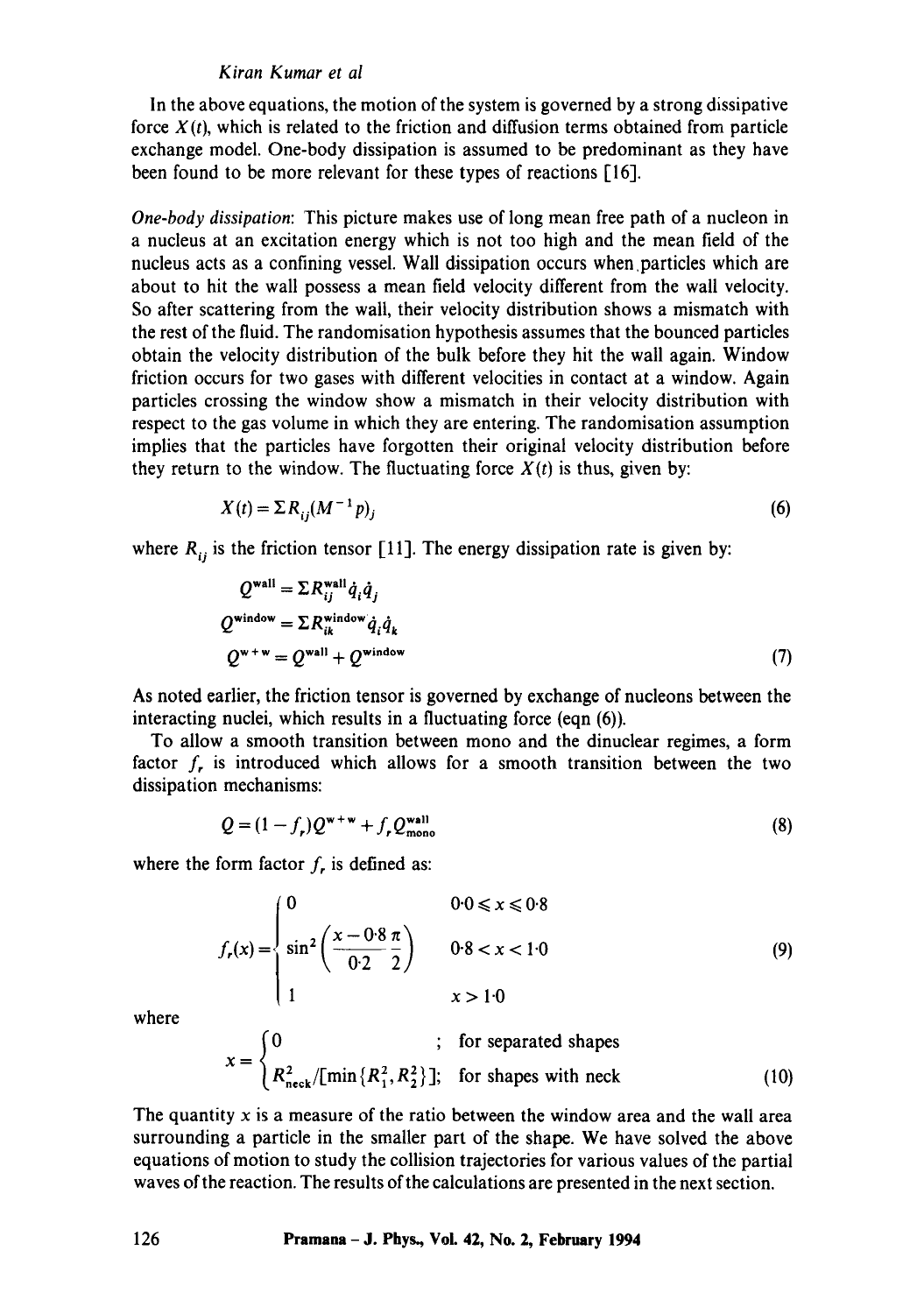# **3. Results and discussion**

We have carried out the calculations for the systems of  $^{11}B + ^{237}Np$  and  $^{12}C$ ,  $^{16}O$ ,  $19F + 232T$ h at 77, 86, 104 and 114 MeV bombarding energies respectively, corresponding to nearly same compound nuclear excitation energies for all the systems. The equations of motion (eq. (2)) are solved for a given angular momentum 1 to determine the time development of the various macroscopic variables defined in eq. (1). The angular momentum  $l_{\text{crit}}$ , below which the system fuses, is used to calculate the fusion cross-section. For the above systems, the calculated fusion cross sections agree with the experimental systematics  $[4]$  within  $10\%$ .

Figures 1(a, b, c) show the dependence of s,  $\sigma$  and  $\Delta$  as a function of time for the four systems for the angular momentum  $1 = 38 \hbar$ , which is close to the fusion critical



Figure 1a. Time dependence of elongation s for the systems  $B + Np$ ,  $C + Th$ ,  $O + Th$  and  $F + Th$ .



**Figure lb.**  Same as la for neck co-ordinate ¢.

**Pramana- J. Phys., Vol. 42, No. 2, February 1994 127**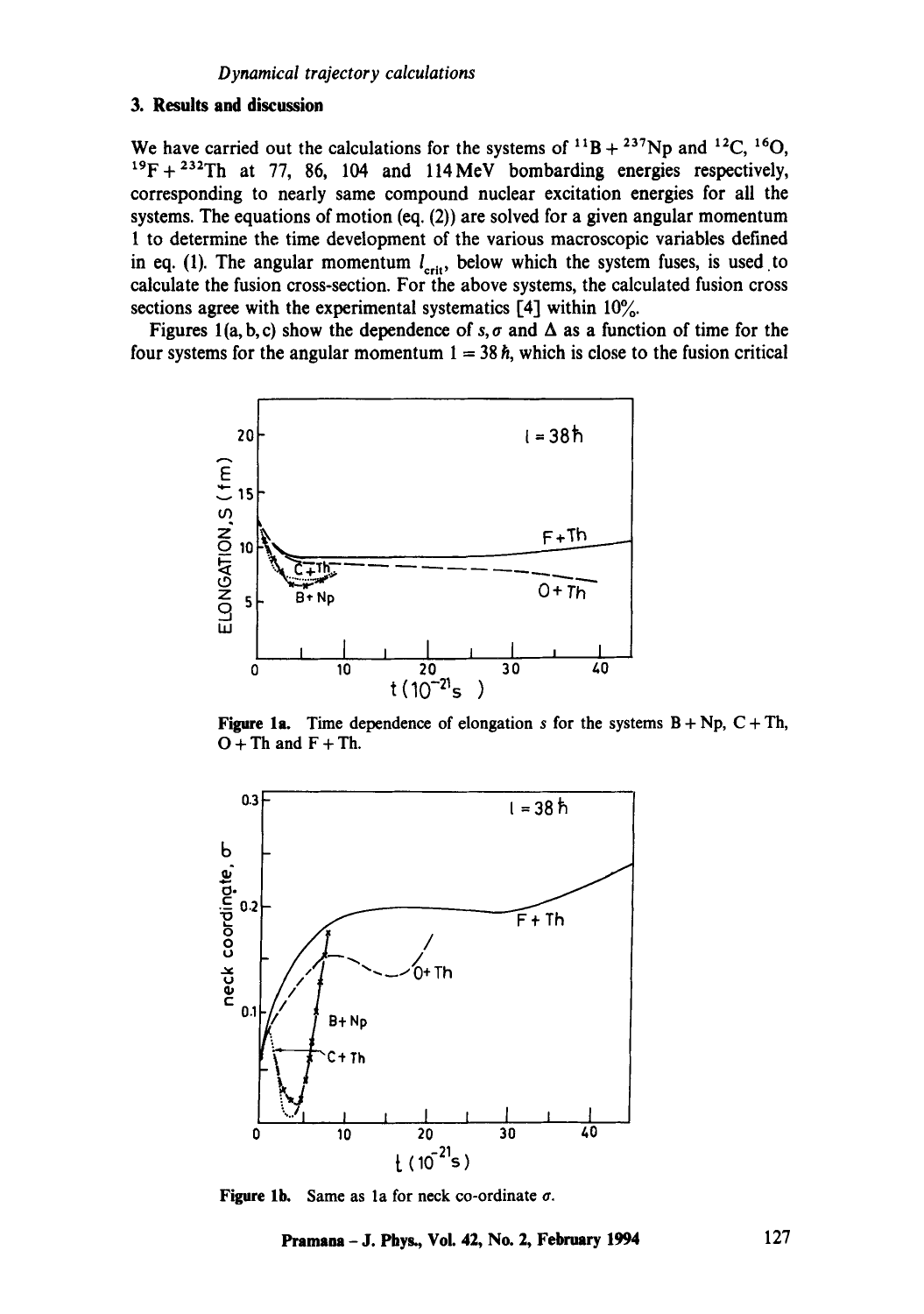

**Figure lc.**  Same as la for asymmetry co-ordinate A.

angular momentum  $l_{\text{crit}}$  for all these target-projectile systems. It is found from figures la and lb that the time development of the elongation and neck coordinates shows quite similar behaviour for the  $^{11}B + ^{237}Np$  and  $^{12}C + ^{232}Th$  reactions, while for  $160 + 232$ Th and  $19F + 232$ Th reactions the behaviour is quite different. For the latter cases, there is a significant streching and neck development as the two nuclei fuse, while for <sup>11</sup>B + <sup>237</sup>Np and <sup>12</sup>C + <sup>232</sup>Th reactions, the systems go towards more compact and mononuclear shapes in a shorter time scale. Similarly, as seen from figure 1c, the asymmetry variable  $\Delta$  decreases sharply with time for <sup>16</sup>O + <sup>232</sup>Th and <sup>19</sup>F + <sup>232</sup>Th systems indicating formation of symmetric shapes while for <sup>11</sup>B + <sup>237</sup>Np and <sup>12</sup>C + <sup>232</sup>Th system  $\Delta$  shows a minimum value of  $-0.08$  units at around  $5 \times 10^{-21}$  s and then increases to  $-0.15$  units before fusion takes place.

Figure 2 shows schematically the time-evolution of the shapes for  $l = 38h$  as the two nuclei undergo fusion. This figure brings out clearly differences in the shape evolution as a function of time for the four systems. The fusion time  $t_{form}$  ( $t_{form}$  is time taken from the beginning of the interaction to compound nucleus formation) for  $l = 38h$  is found to be about  $8 \times 10^{-21}$  s for  ${}^{11}B + {}^{237}Np$  and  ${}^{12}C + {}^{232}Th$  systems, while for the case of <sup>16</sup>O + <sup>232</sup>Th and <sup>19</sup>F + <sup>232</sup>Th systems, it is  $\approx 20 \times 10^{-21}$  s and  $49.3 \times 10^{-24}$  s respectively. As mentioned above, the excitation energies of these systems are roughly same i.e. 59.9, 58.8, 60.8 and 64-0 MeV respectively and one can distinctly visualise the differences in the formation time to be related to the change in the entrance channel mass asymmetry around the B-G mass asymmetry  $\alpha_{\text{BG}}$ .

Figures 3(a, b, c) shows the typical trajectories in the  $(s, \sigma)$  plane for various *l*-values for  $11B + 237Np$  and  $16O$ ,  $19F + 232Th$  systems. The numbers indicated are the time taken by the system to reach the end-points in the trajectories. It is seen that for the case of  $11B + 237Np$  reaction (figure 3(a)), the mono-nuclear shapes are reached for  $l = 38$  h and lower *l*-values, while the system reseparates for  $l = 40$ h, characterised by deep inelastic behaviour with a very fast transition time of about  $0.6 \times 10^{-21}$  s. For  $16O + 232Th$  and  $19F + 232Th$  systems (figures 3b and 3c), the transition between fusion and deep inelastic reactions is not sharply divided in the *l*-domain. For these systems there is a range of *l*-values above fusion *l*-crit for which the composite system goes through substantial amount of stretching and neck formation (being still in the di-nuclear regime) and there is large amount of mass, exchange and energy relaxation before the system reseparates into symmetric fragments. For example, as seen from figure 3b, for <sup>16</sup>O + <sup>232</sup>Th system, at  $l = 42h$  the neck co-ordinate grows to 0.28 at an elongation of  $s = 13$  fm corresponding to the touching distance of the target and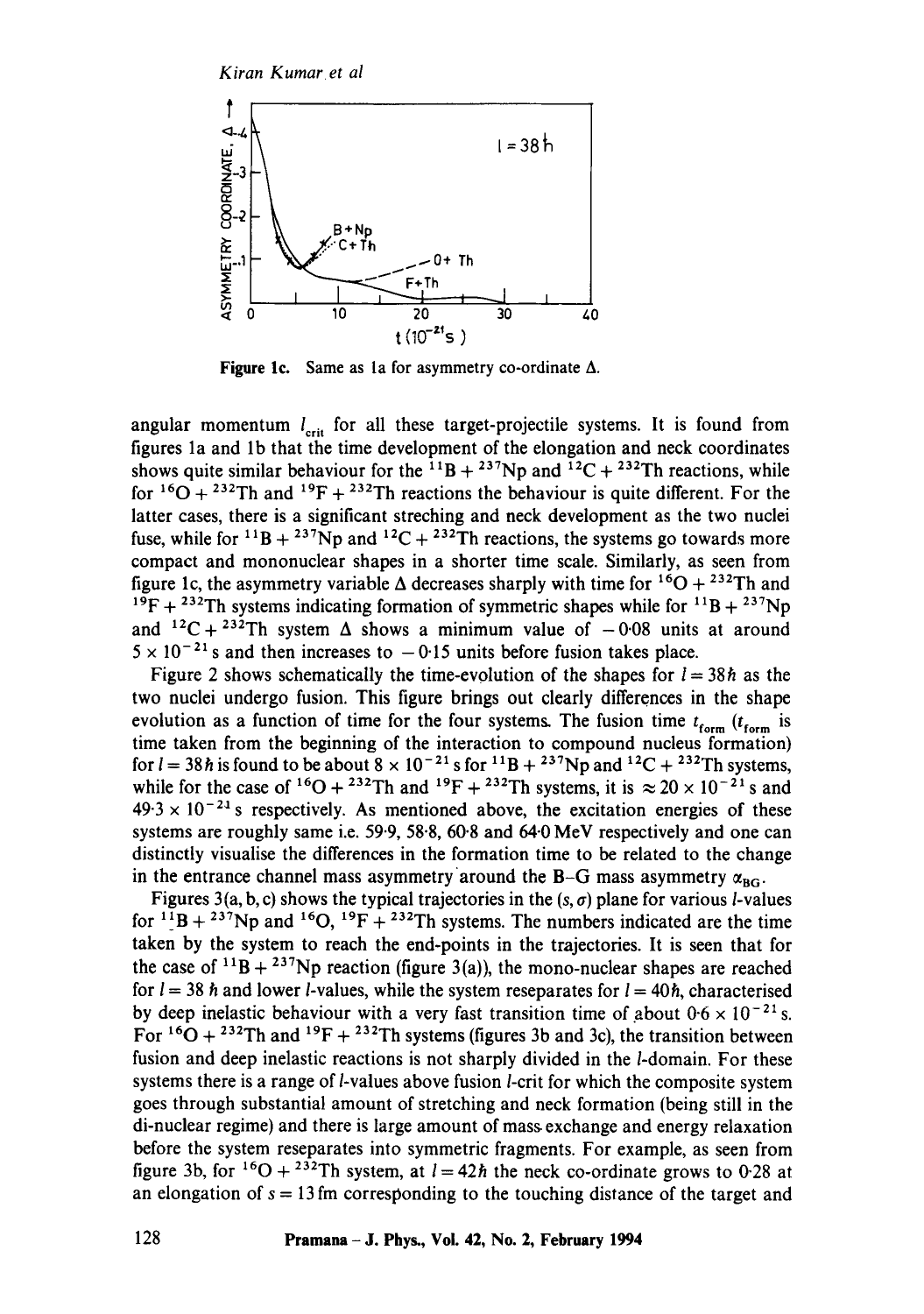

**Figure 2.**  Schematic diagram of the evolution of the nuclear shapes as a function of time.



**Figure 3a.** Typical trajectories in  $(s, \sigma)$  plane for the reaction of  $B + Np$  for  $l = 30h$ , 38h and 40h.

**Pramana - J. Phys., Vol. 42, No. 2, February 1994** 129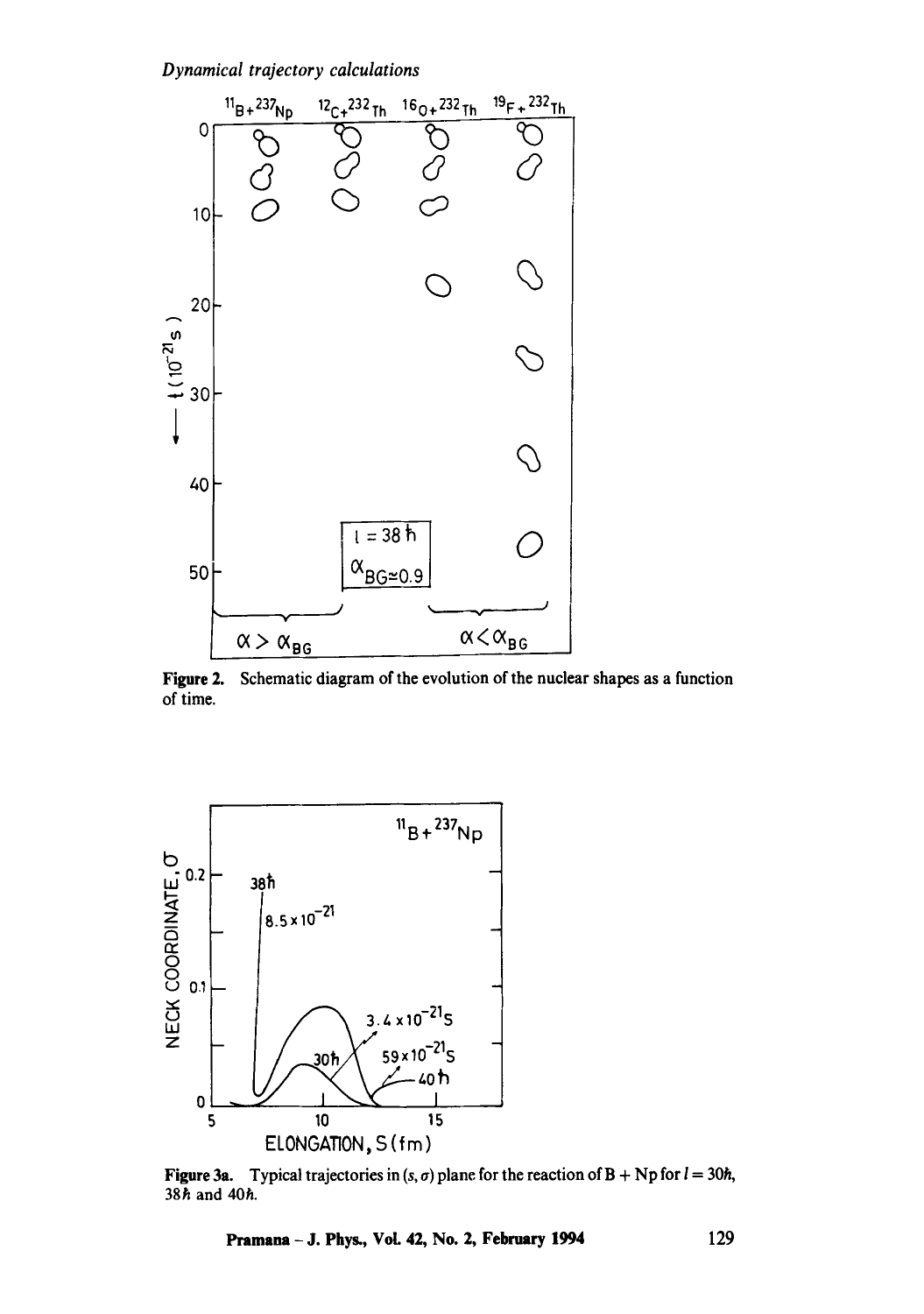*Kiran Kumar et al* 



**Figure 3b.** Same as 3a for  $O + Th$ .



**Figure 3c.** Same as 3a for  $F + Th$ .

projectile, after which the system stretches a lot ( $s \approx 20$  fm), and the neck co-ordinate decreases to 0.13 before it fragments into two symmetric pieces. At  $l = 44h$ , however, the system reseparates very quickly as expected for peripheral deep inelastic type of events. Similar behaviour is also observed for  $^{19}F + ^{232}Th$  system for trajectories corresponding to *l*-values between 40 and 44h, where a large amount of mass exchange as well as stretching of the di-nuclear system takes place before reseparation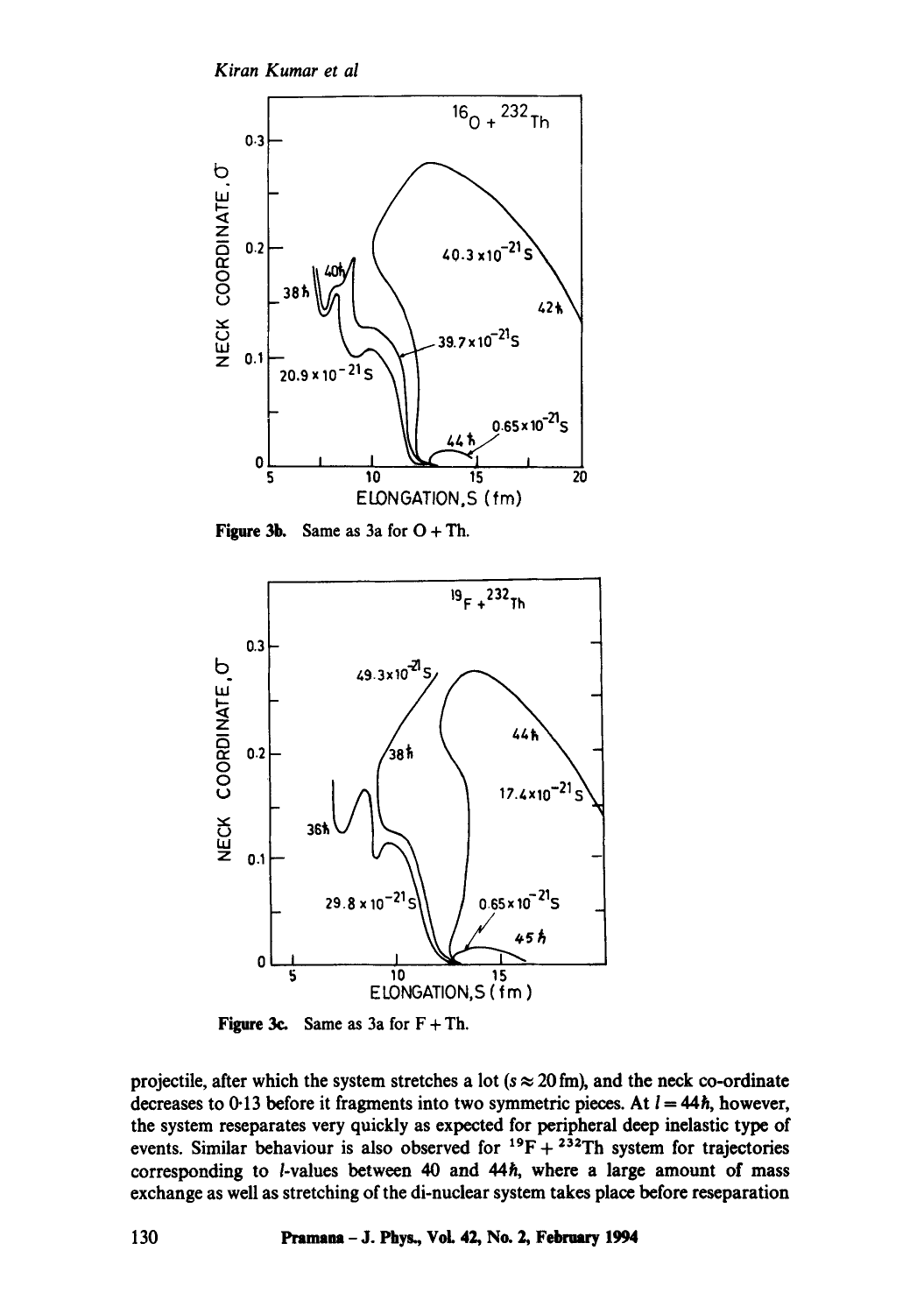into symmetric fragments. The transition time for  $l = 44h$  in <sup>19</sup>F + <sup>232</sup>Th reaction is  $17.4 \times 10^{-21}$  s indicating that the system undergoes several revolutions, before splitting into two fragments. At  $l = 45\hbar$ , the system reseparates quickly as a deep inelastic event.

The dependence of  $t_{form}$  as a function of the angular momentum of the compound nucleus is shown for all the four systems in figure 4. It is observed that for all  $l$ -values, the compound nucleus formation time,  $t_{form}$  is higher for  ${}^{16}O + {}^{232}Th$  and  ${}^{19}F + {}^{232}Th$ systems as compared to that for the other two systems. The compound nucleus formation time averaged over the spin distribution for the <sup>11</sup>B + <sup>237</sup>Np and <sup>16</sup>O + <sup>232</sup>Th reactions, which lead to the same compound nucleus <sup>248</sup>Cf are  $2.86 \times 10^{-21}$  s and  $11 \times 10^{-21}$  s respectively. From the measurement of the pre-scission neutron multiplicities [6], it was observed that  ${}^{16}O + {}^{232}Th$  system shows longer fusion-fission time than  $11B + 237Np$  system and the differences in the formation time between the



Figure 4. Variation of the compound nucleus formation time with angular momentum for various system.

| $t_{form} (10^{-21} s)$ |                |          |           |                            |
|-------------------------|----------------|----------|-----------|----------------------------|
|                         | $B + Np$       | $C+Th$   | $O + Th$  | $\mathrm{F} + \mathrm{Th}$ |
| 1 <sub>h</sub>          | 1.02           | $1-01$   | 0.97      | 0.94                       |
| $\bf{0}$                | 0.56           | 0.60     | $1-2$     | 1.73                       |
| 10                      | 0.72           | 0.80     | 2.1       | 3.13                       |
| 15                      | 0.90           | $1-00$   | 2.8       | 5:21                       |
| 20                      | $1-20$         | 1.35     | 40        | 7.52                       |
| 25                      | 1.80           | 2.20     | $5-4$     | 9.32                       |
| 30                      | 3.40           | $4 - 00$ | $8-2$     | $11 - 02$                  |
| 34                      | 4.80           | 5.20     | 12.3      | 20.19                      |
| 38                      | $8 - 00$       | $8 - 00$ | $20 - 0$  | 49.30                      |
| average                 |                |          |           |                            |
| $t_{\rm form}$          | $\approx$ 2.86 | 3.35     | $11 - 00$ | $17.2 \times 10^{-21}$     |

**Table 1.** The values of  $\alpha/\alpha_{BG}$  are shown in bracket below each system.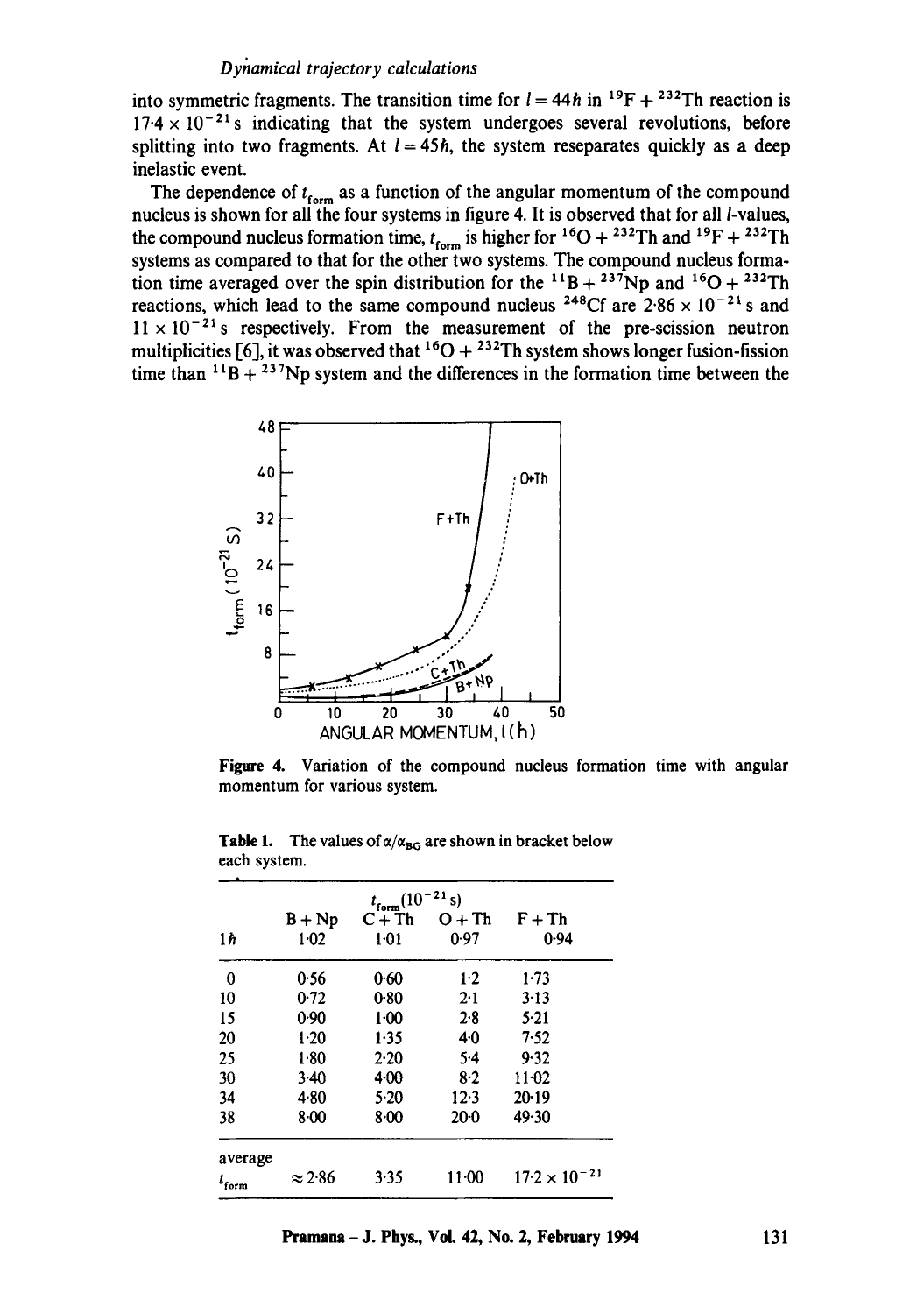#### *Kiran Kumar et al*

two systems was found to be  $\approx (15 \pm 5) \times 10^{-21}$  s which is in agreement with the present calculation.

Table 1 gives a summary of the results of the calculations for the formation time for all the systems. The values of  $t_{form}$  averaged over the *l*-distribution are also shown in the table. It is clearly seen that for the systems studied, the fusion time scales are larger in case of  $\alpha < \alpha_{BG}$  as compared to that with  $\alpha > \alpha_{BG}$ . It is also observed that the difference in the formation time increases significantly for higher partial waves.

#### **4. Conclusion**

The present calculations are based on the particle exchange picture and are found to be very effective in describing the dissipative transport phenomena involved in the heavy ion induced reactions leading to fusion. The applicabibity of this model is, however, confined to beam energies such that the mean field picture is valid for the interaction. Also since the calculation does not incorporate dynamic deforamtion, reactions below the Coulomb barrier cannot be described.

One can apply this model to study the detailed features of the peripheral collisions. The energy loss and mass exchange behaviour in such collisions will, however, be very sensitive to the assumptions ofthe dissipation mechanism assumed in the model.

The present calculations bring out many new features in the behaviour of the fusion reaction as a function of the initial mass asymmetry of target-projectile system near the liquid drop B-G mass asymmetry ( $\alpha_{BG}$ ). Firstly, compound nucleus formation time is found to be higher for all the *l*-values for <sup>16</sup>O, <sup>19</sup>F + <sup>232</sup>Th ( $\alpha < \alpha_{BC}$ ) system compared to <sup>11</sup>B + <sup>237</sup>Np and <sup>12</sup>C + <sup>232</sup>Th systems ( $\alpha > \alpha_{BG}$ ). The average compound nucleus formation time (summed over all *l*-values) is larger by  $10-15 \times 10^{-21}$  s for systems having  $\alpha < \alpha_{BG}$  as compared to systems with  $\alpha > \alpha_{BG}$ . Secondly, in the case of <sup>16</sup>O, <sup>19</sup>F + <sup>232</sup>Th reactions, there is a range of *l*-values beyond fusion  $l_{crit}$  for which the di-nuclear system undergoes several rotations and large stretching and neck formation before it reseparates into two symmetric fragments. These new class of events can be verified experimentally by carrying out selective measurements of fragment mass and angular distribution as a function of initial angular momentum of the reaction.

In summary, the calculations carried out in the present work show that the liquid-drop Businaro-Gallone mass asymmetry plays an important role in deciding the reaction dynamics and fusion time-scales in the heavy-ion reactions. The partial wave of the reaction has a strong effect on the reaction times in all the systems.

#### **References**

- [1] B Haas, D Duchene, F A Beck, T Byrski, C Gehfinger, J C Merdinger, A Nourredine, V Rauch, J P Vivien, J Barrette, S Tobbeche, E Bozek, J Styczen, J Keinonen, J Dudek and W Nazarewicz, *Phys. Rev. Lett. 54,* 398 (1985)
- [2] A Ruckelshausen, R D Fischer, W Kuhn, V Metag, R Muhlhans, R Novotny, T L Khoo~ R V F Janssens, H Groger, D Habs, H W Heyng, R Repnow, D Schwalm, G Duchene, R M Freeman, B Haas, F Haas, S Hlavac, R S Simon, *Phys. Rev. Lett. 56,* 2356 (1986)
- [3] W P Zank, D Hilscher, G lngold, U Jahnke, M Lehmann and H Rossner, *Phys. Rev.*  C33, 519 (1986)
- [4] V S Ramamurthy, S S Kapoor, R K Choudhury, A Saxena, D M Nadkami, A K Mohanty, B K Nayak, S V S Sastry, S Kailas, A Chatterjee, P Singh and A Navin, *Phys. Rev. Lett.*  65, 25(1990)